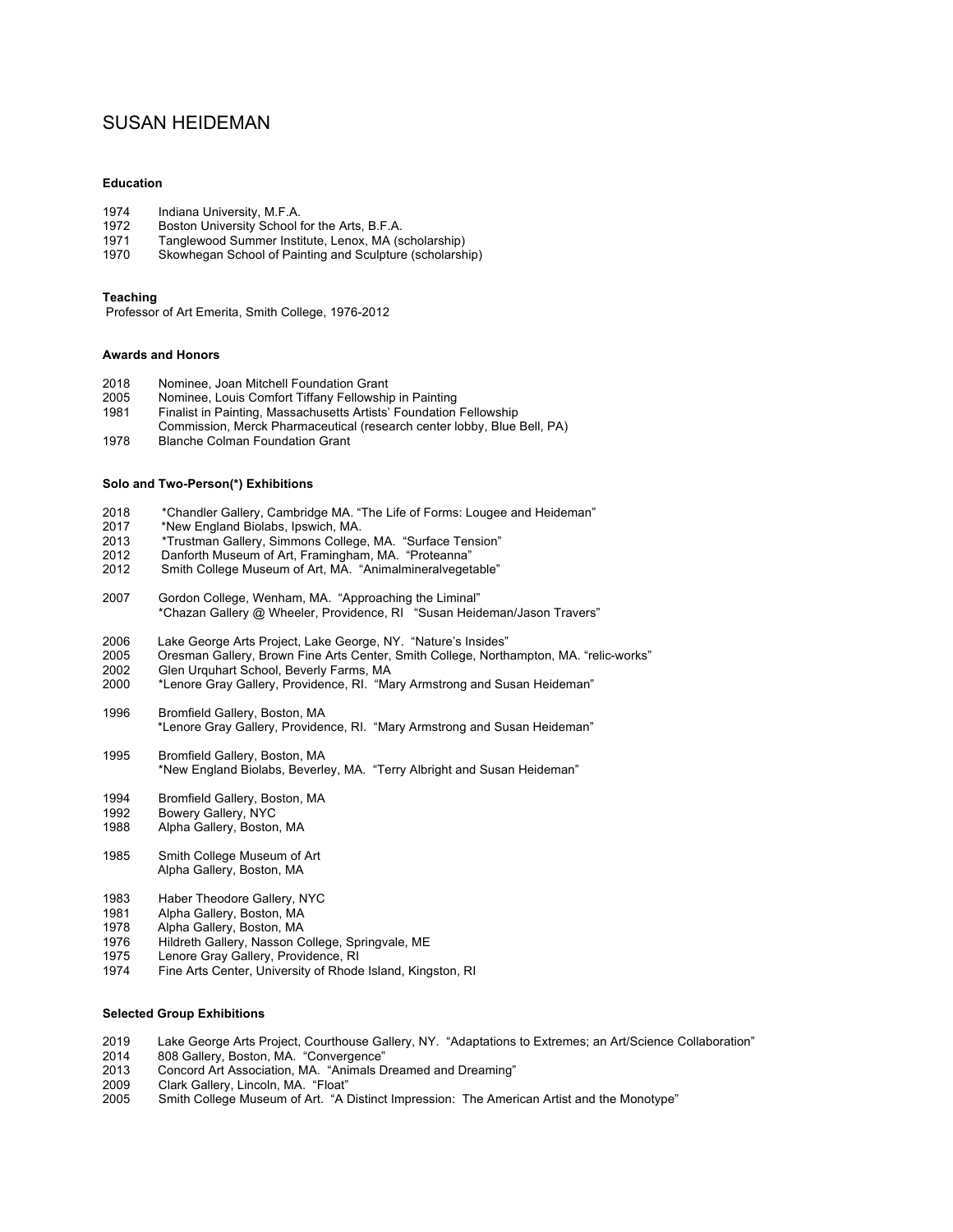- 2004-03 Lenore Gray Gallery, Providence, RI
- 2002 A.I.R. Gallery, New York City. "Generations" Lenore Gray Gallery. "Summer Group Show" Federal Reserve Gallery, Boston, MA. "DeCordova Downtown"
- 2000-01 Wiggins Gallery Boston Public Library. "Women in Watercolor"
- 1999 Janice Charach Gallery, West Bloomfield, MI. "Seven Hands On" Smith College Museum of Art. "Idea<>Form
- 1998 Creiger-Dane Gallery at 125 Summer St., Boston, MA Creiger-Dane Gallery at Offices Unlimited, Boston MA
- 1997 Lenore Gray Gallery, Providence, RI. "August Group Show"<br>1995 GW Einstein Gallery, NYC. "The \$800 Show"
- GW Einstein Gallery, NYC. "The \$800 Show" McMullen Museum of Art, Boston College. "Inspired by Nature; A Contemporary View" Rose Art Museum, Brandeis University. "Herbert Plimpton Collection of Realist Art" Boston University Art Gallery, Boston University. "Alumni Drawings; Celebrating Forty Years of the Visual Arts at Boston University"
- 1994-93 Wiggins Gallery, Boston Public Library. "Women in Watercolor" GW Einstein Gallery, NYC. "Small works/Personal Choices"
- 1990 Wiggins Gallery, Boston Public Library. "A Salute to Boston"
- 1987 DeCordova Museum, Lincoln, MA. "Drawings from Boston: Selections from the Boston Public Library" DeCordova Museum, Lincoln, MA. "New Work from Old Friends"
- 1986 New Art Center (formerly Newton Art Center), Newton, MA. "Watercolors in the 1980's" Danforth Museum, Framingham, MA. "Nature Observed"
- 1984 Haber Theodore Gallery, NYC. "Images"
- 1982 Rose Art Museum, Brandeis University. "Herbert W. Plimpton Collection of Realist Art" Haber Theodore Gallery, NYC. "Season Preview" Weatherspoon Art Gallery, University of North Carolina at Greenboro. "Art on Paper 1981, The 17<sup>th</sup> Weatherspoon Annual Exhibition" Danforth Museum, Framingham, MA. "Art of the State" Haber Theodore Gallery, NYC. "Season Preview"
- 1980 Alpha Gallery, Boston, MA. "Works on Paper" University of New Hampshire Art Gallery, Durham, NH. "Images in Landscape; The Last Decade"
- 1979 Alpha Gallery, Boston, MA. "Works on Paper" Betsy van Buren Gallery, Cambridge, MA. "New Talent from Skowhegan"
- 1978 Worcester Art Museum, Worcester, MA. "For Collectors" DeCordova Museum, Lincoln, MA. "DeCordova Collects New England Art"
- 1977 University of Massachusetts Fine Arts Center, Amherst, MA. "Four-College Faculty Exhibition"
- 1976 Alpha Gallery, Boston, MA. "New Talent"
- 1975 State University at Potsdam, NY. "Potsdam National Drawing Exhibition"
- Summer shows at the Alpha Gallery in 1976, 1979, 1980, 1982, 1983, 1986, 1987.

# **Selected Reviews**

- 2014 "BU's Abstract Ace Shows His Stripes," *Boston Globe,* December 2, 2014, by Cate McQuaid. "Animals Dreamed & Dreaming," *Art New England*, January/February, by Alicia Faxon.
- 2012 "Water Dreams: Danforth Artists Explore Aqueous Media," *MetroWest Daily News*, October 9, 2012, by Chris Bergeron.
- 2000 "Armstrong's Still-Lifes Are Alive With Patterns," *Providence Journal*, January 20-23, by Channing Gray.
- 1999 "Magnificent Seven Create Eclectic Show," *Detroit Free Press*, May 30, 1999, by Keri Guton. "Artists Team Up to Reveal Creative Process," *Daily Hampshire Gazette*, April 13, by Christopher Boucher.
- 1997 "August Group Show," *Art New England*, December 97/January 98, by Alicia Faxon.